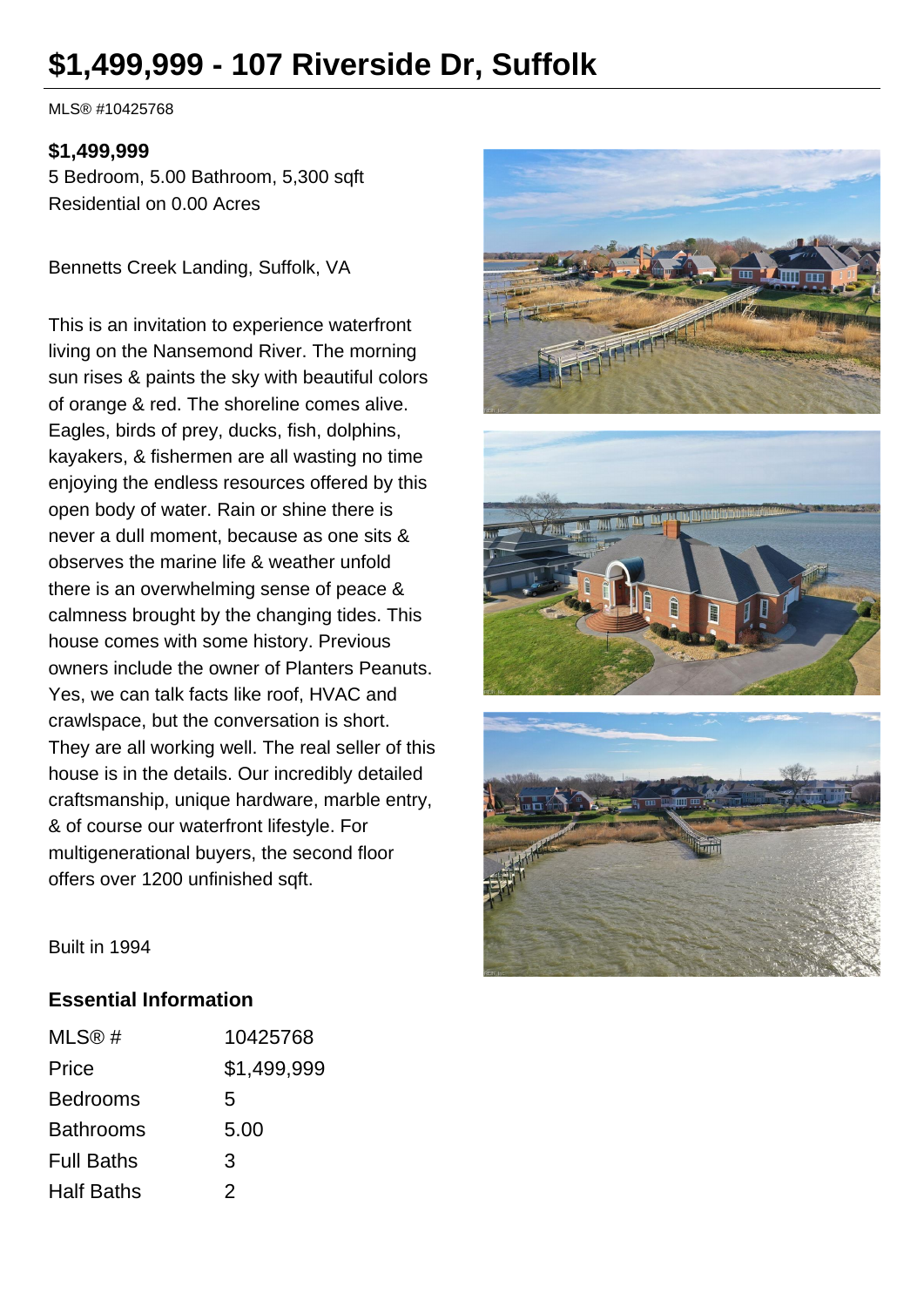| <b>Square Footage</b> | 5,300                 |
|-----------------------|-----------------------|
| Acres                 | 0.00                  |
| <b>Year Built</b>     | 1994                  |
| <b>Type</b>           | <b>Residential</b>    |
| Sub-Type              | Detached              |
| <b>Style</b>          | Colonial, Traditional |
| <b>Status</b>         | Active                |

# **Community Information**

| Address      | 107 Riverside Dr              |
|--------------|-------------------------------|
| Area         | <b>Northeast Suffolk</b>      |
| Subdivision  | <b>Bennetts Creek Landing</b> |
| City         | Suffolk                       |
| <b>State</b> | VA                            |
| Zip Code     | 23435                         |
|              |                               |

## **Amenities**

| Amenities             | Clubhouse, Dock, Pool                 |
|-----------------------|---------------------------------------|
| <b>Parking Spaces</b> | 4                                     |
| Parking               | 4 Car, Garage Att 2 Car, Driveway Spc |
| View                  | River                                 |
| <b>Is Waterfront</b>  | Yes                                   |
| Waterfront            | Deep Water Access, Deep Water         |
| Pool                  | No Pool                               |

# **Interior**

| <b>Interior Features</b> | Fireplace Gas-natural, Mstr Bdr Firepl, Primary Sink-Double, Walk-In<br>Closet, Walk-In Attic |
|--------------------------|-----------------------------------------------------------------------------------------------|
| Appliances               | Dryer Hookup, Dishwasher, Elec Range, Microwave, Refrigerator,<br><b>Washer Hookup</b>        |
| Heating                  | Heat Pump                                                                                     |
| Cooling                  | <b>Central Air</b>                                                                            |
| Fireplace                | Yes                                                                                           |
| # of Fireplaces          | 3                                                                                             |
| # of Stories             | 2                                                                                             |

### **Exterior**

| <b>Exterior</b> | <b>Brick</b>           |
|-----------------|------------------------|
| Roof            | <b>Asphalt Shingle</b> |